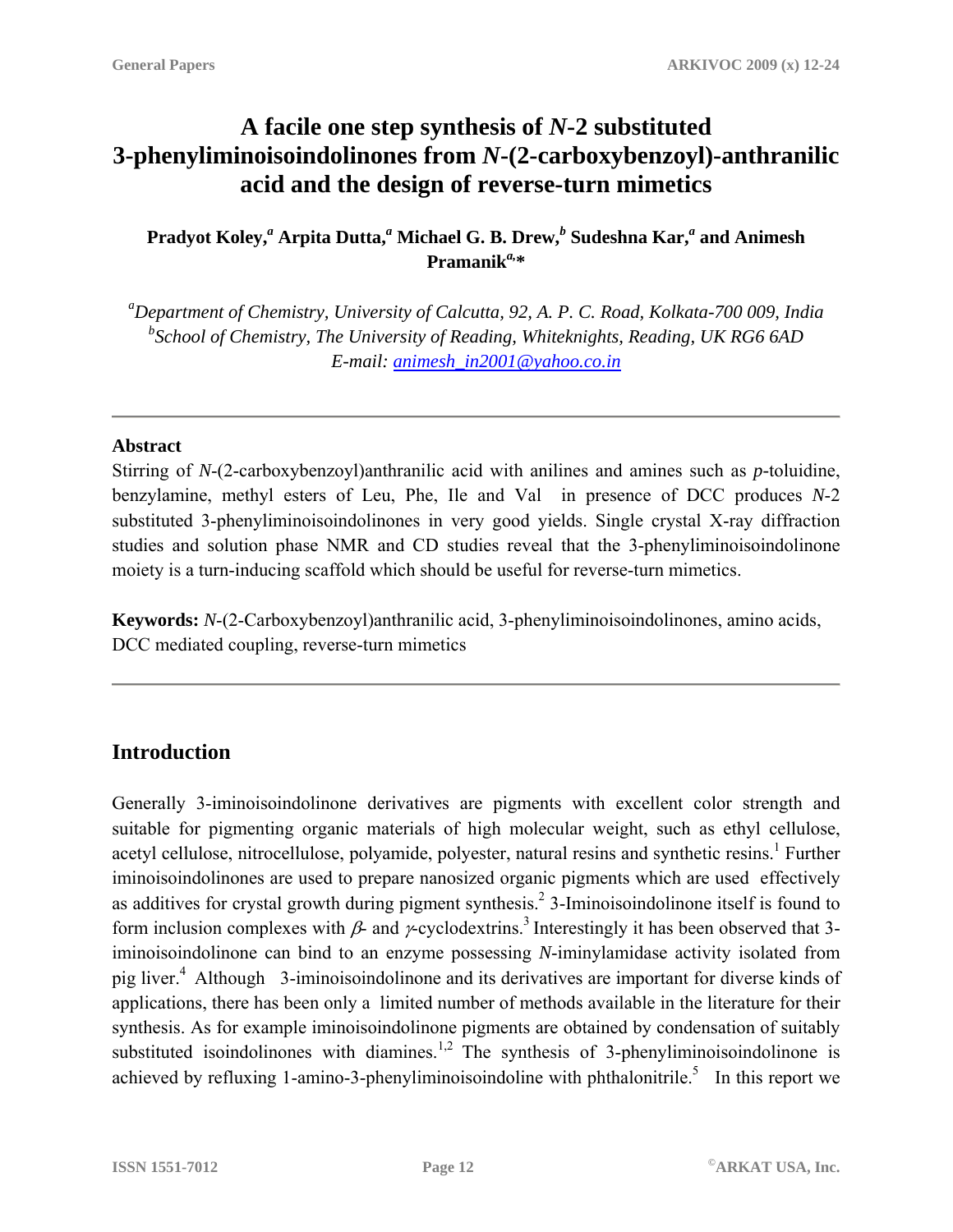wish to present a general and efficient method for the synthesis of *N*-2 substituted 3 phenyliminoisoindolinones from easily prepared *N*-(2-carboxybenzoyl)anthranilic acid.

It is well established that reverse-turns play important roles in stabilizing tertiary structures, initiating folding and facilitating intermolecular recognition.<sup>6</sup> There have been increasing efforts to rationally design and synthesize biologically active non-peptidic analogues of peptide reverse turns.<sup>7</sup> Since enzymes like mammalian imidase recognizes 3-iminoisoindolinone as substrate for hydrolysis,<sup>4</sup> it will be quite pertinent to design reverse turns on a 3-iminoisoindolinone scaffold. They will provide an opportunity to explore the substrate specificity, chemoselectivity and the mechanism of enzymatic hydrolysis of compounds bearing the *N*-iminylamide functional group.

#### **Results and Discussion**

Initially we thought that *N*-(2-carboxybenzoyl)anthranilic acid **1**, the alkaline hydrolysis product of 2-phthalimidobenzoic acid, $^8$  could be a reverse-turn inducing scaffold. Therefore, we were trying to develop reverse-turn mimetics through DCC mediated coupling of **1** with various anilines, amines and amino acids. Surprisingly we observed that stirring of **1** with *p*-toluidine in the presence of DCC in DMF produces an unusual product *N*-2 substituted 3 phenyliminoisoindolinone **2a** in very good yield (Scheme 1, Table 1, Entry 1). Under similar conditions, **1** also produces **2b** by reaction with benzylamine (Entry 2). We have proposed a mechanism for this reaction. The intermediate **3** which is formed through the DCC mediated coupling of **1** with *p*-toluidine and benzylamine, undergoes intramolecular nucleophilic attack of the amide NH to the phthalamide CO to produce the isoindolinone based intermediate **4**. Subsequently dehydration produces the final compounds **2a** and **2b**. Previous reports show that 3-phenyliminoisoindolinone can be prepared by refluxing 1-amino-3-phenyliminoisoindoline with phthalonitrile.<sup>5</sup> Synthesis of compounds 2a and 2b by this method is not straightforward. Some synthetic optimization is necessary to achieve the target. The present method represents a novel one step reaction to derive *N*-2 substituted 3-phenyliminoisoindolinones such as **2a** and **2b** starting from **1**.

The formation **2a** and **2b** in the above method indicates that the natural L- $\alpha$ -amino acids would be good candidates for reaction with **1** in a similar fashion to provide a useful route to achieve reverse-turn mimetics on the basis of a 3-phenyliminoisoindolinone scaffold. In fact, the DCC mediated coupling of **1** with methyl esters of various amino acids such as Leu, Phe, Ile and Val produces 3-phenyliminoisoindolinones **2c-f** in very good yields (Scheme 1, Table 1, Entry 3- 6). The structures of compounds  $2a-f$  were confirmed by their IR, <sup>1</sup>H NMR, and <sup>13</sup>C NMR spectra. The X-ray crystal structures of 2c and 2d further confirm the product formation.<sup>9,10</sup> The formation of **2a-f** through the coupling of **1** with *p*-toluidine, benzylamine and various amino acids demonstrates the synthetic potential and generality of the present method.

The DCC mediated reaction of **1** with anilines containing electron withdrawing groups such as methyl *m*-aminobenzoate and *p*-nitroaniline produces different products **5a** and **5b** (Scheme 2,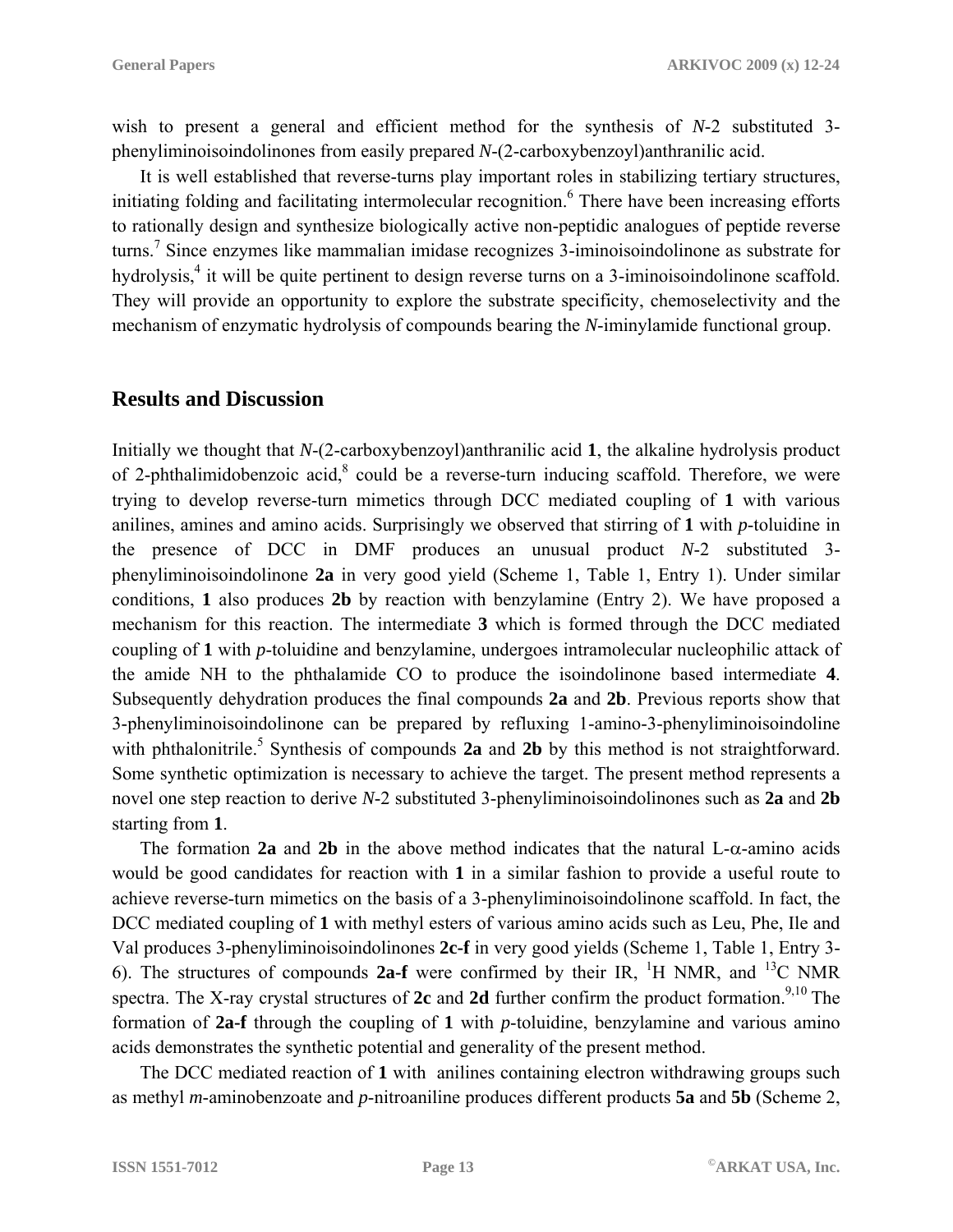Table 1, Entry 7 and 8). Since the coupling of methyl *m*-aminobenzoate and *p*-nitroaniline with **1** is slow, the intermediate 2-phthalimidobenzoic acid **6** is formed in a higher rate than intermediate **3**. Finally coupling of **6** with anilines produces **5a** and **5b** (Scheme 2).



**Scheme 1**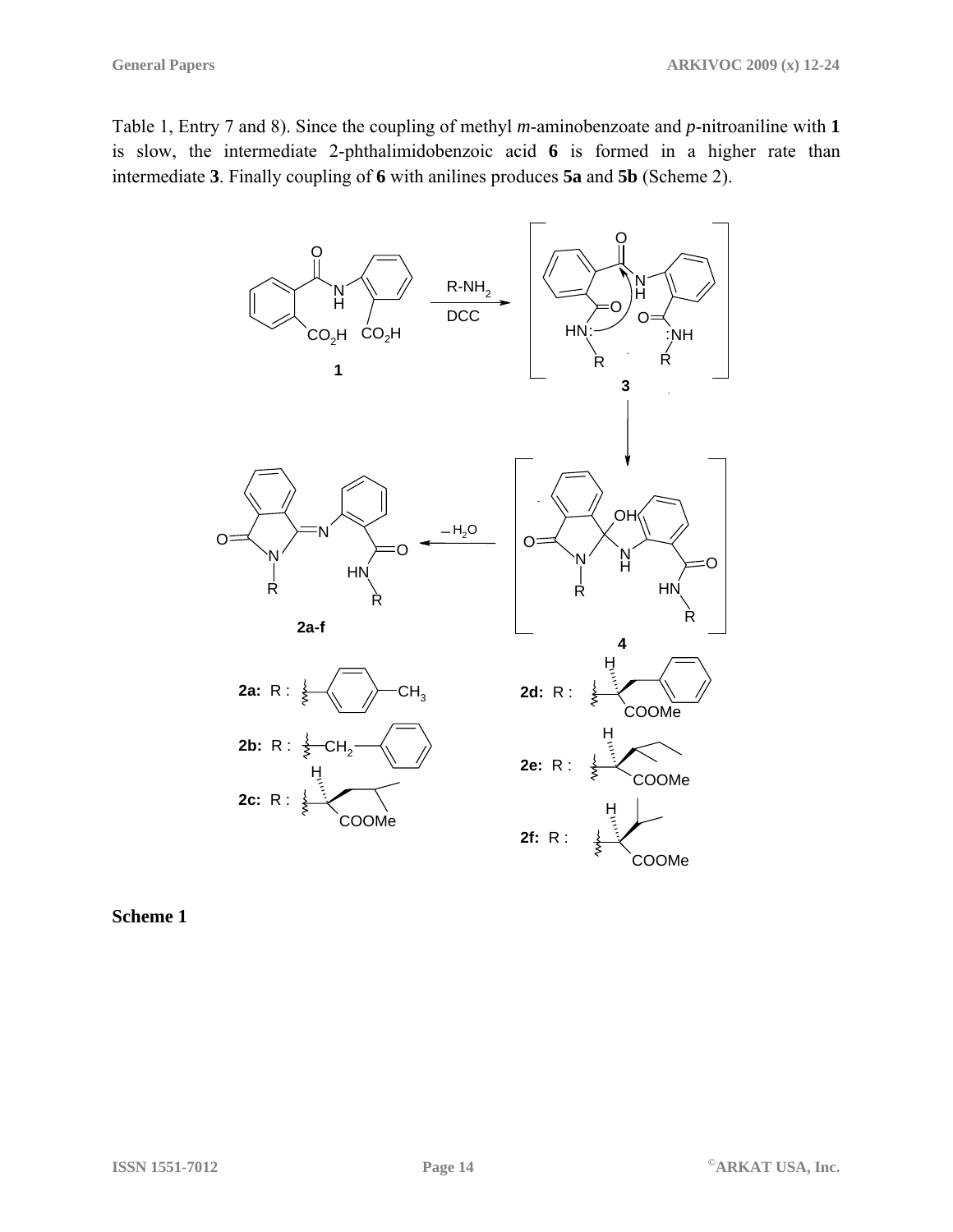| Entry | $R-NH2$                        | Products       | Yields <sup>a</sup> $(\% )$ |     |
|-------|--------------------------------|----------------|-----------------------------|-----|
|       | $p$ -toluidine                 | 2a             | 85.0                        | 280 |
| 2     | benzylamine                    | 2 <sub>b</sub> | 82.5                        | 206 |
| 3     | methyl ester of L-Leu          | 2c             | 90.2                        | 148 |
| 4     | methyl ester of L-Phe          | 2d             | 94.2                        | 165 |
| 5     | methyl ester of L-Ile          | 2e             | 87.3                        | 146 |
| 6     | methyl ester of L-Val          | 2f             | 83.0                        | 149 |
|       | methyl <i>m</i> -aminobenzoate | 5a             | 80.6                        | 238 |
| 8     | <i>p</i> -nitroaniline         | <b>5b</b>      | 70.5                        | 182 |

**Table 1.** Formation of **2** and **5** from N-(2-carboxybenzoyl)anthranilic acid **1**

<sup>a</sup>Yields refer to pure isolated products.

<sup>b</sup>MPs are uncorrected.



#### **Scheme 2**

Single crystal X-ray diffraction studies show that both **2c** and **2d** adopt turn structures around the central 3-phenyliminoisoindolinone scaffold (Figures 1 and 2). Although a previous report showed that 3-phenyliminoisoindolinone prefers the *anti* conformation in the solid state,<sup>5</sup> in  $2c$ and **2d** the centrally placed 3-phenyliminoisoindolinone moiety adopts the *syn* conformation. This helps 2c and 2d to attain a turn structure around the imino C=N bond. The torsion angle  $C(41)$ -N(51)-C(52)-N(10) is -5.2(2)<sup>o</sup> at iminoisoindolinone moiety and N(10)-C9-C4-C3 = 7.1(2)<sup>o</sup> at the anthranilic acid moiety are responsible for inducing a turn structure in  $2c$  (Table 2). The corresponding torsion angles values  $0.9(4)^\circ$  and  $3.0(4)^\circ$  in **2d** ensure a turn conformation. A β-turn is defined as a tetrapeptide sequence in which the α-carbon distance between first and fourth residue is less than  $7 \text{ Å}^{11}$  Crystal structure analysis reveals that the distance between the α-carbon atoms (between C(41) and C(1)) in **2c** and **2d** are 6.32 and 4.95 Å respectively, well within the limit for satisfying the criteria of β-turn mimetics (Figures 1, 2). The only major difference in the conformation of the backbone of **2c** and **2d** can be seen in the torsion angle  $C(9) - C(4) - C(3) - N(2)$  which is  $-145.3(2)$ <sup>o</sup> in **2c** and  $-24.1(4)$ <sup>o</sup> in **2d**. Actually this change in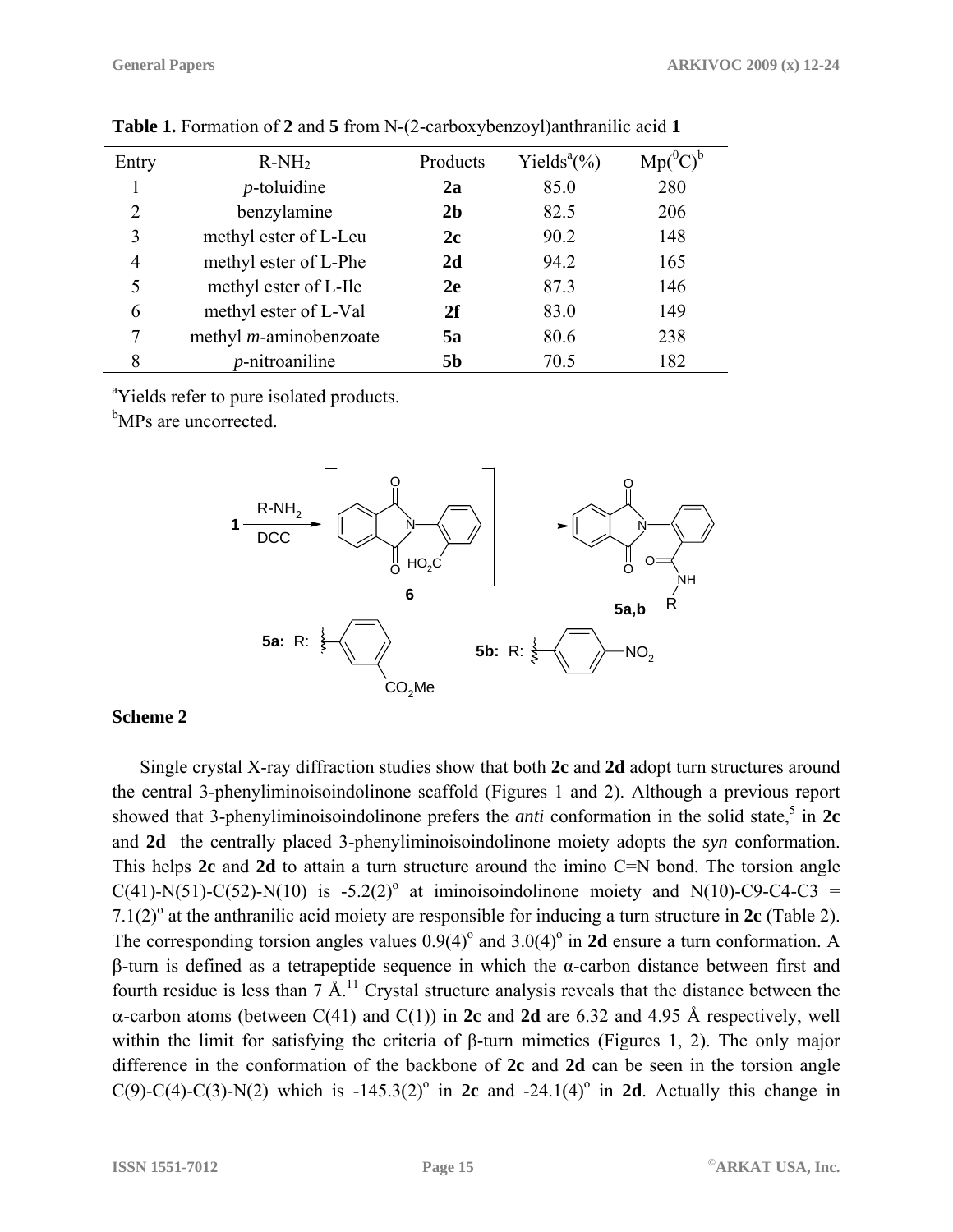torsion angle brings C(41) and C(1) closer in **2d** than that of in **2c**. Both **2c** and **2d** can not form any intramolecular hydrogen bond in the solid state. β-turns which do not contain hydrogen bonds are generally referred to as open turns.<sup>12,13</sup>



**Figure 1.** The ORTEP diagram of **2c** including atom numbering scheme. Thermal ellipsoids are shown at the level of 50% probability.



**Figure 2.** The ORTEP diagram of **2d** including atom numbering scheme. Thermal ellipsoids are shown at the level of 50% probability.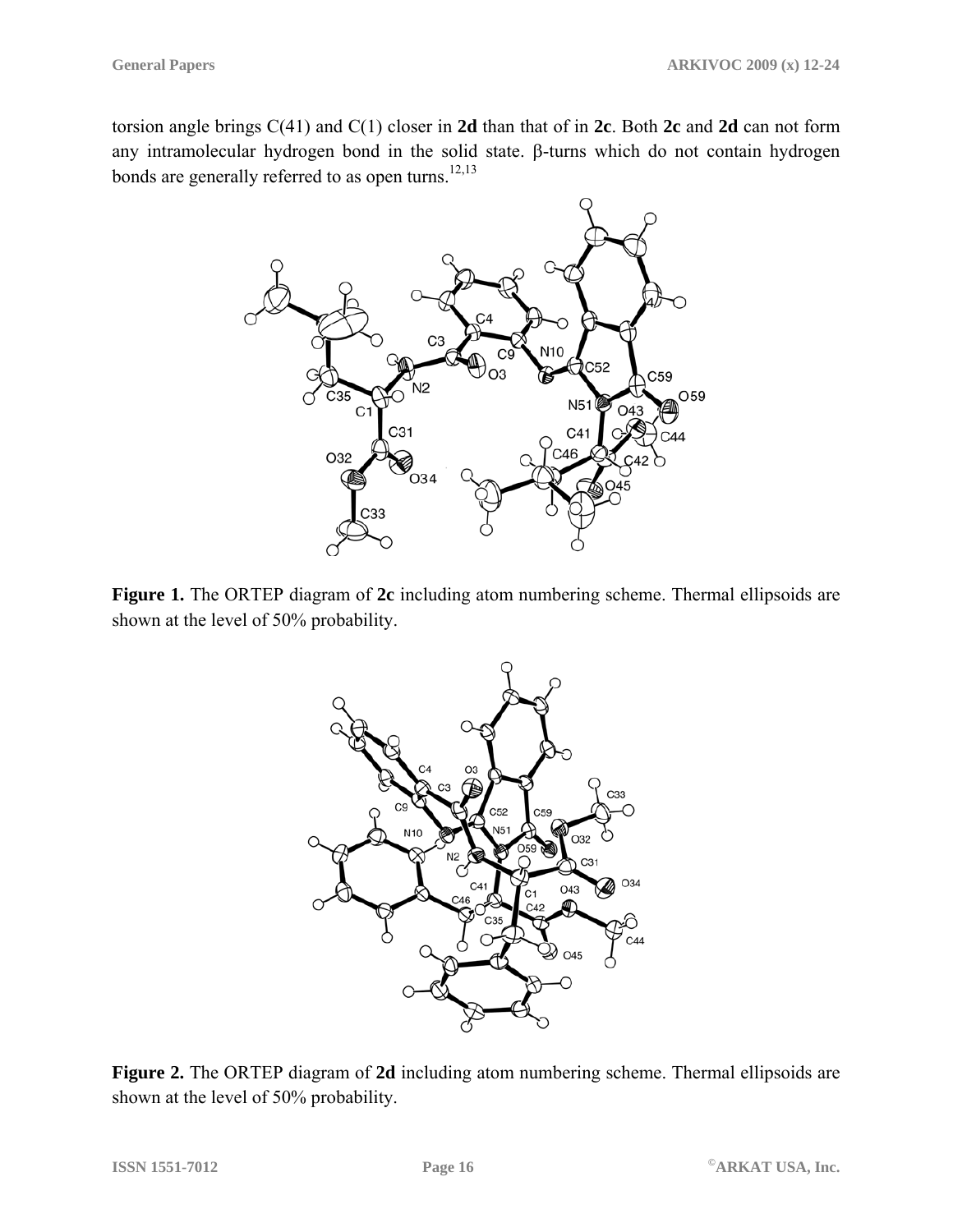|                                       | 2c          | 2d          |  |
|---------------------------------------|-------------|-------------|--|
| $C(44)$ - $C(43)$ - $C(42)$ - $C(41)$ | 177.3(2)    | 177.4(2)    |  |
| $C(43)-C(42)-C(41)-N(51)$             | 31.8(2)     | 51.3(8)     |  |
| $C(42)$ -C(41)-N(51)-C(52)            | 59.9(2)     | $-136.7(2)$ |  |
| $C(41)$ -N(51)-C(52)-N(10)            | $-5.2(2)$   | 0.9(4)      |  |
| $N(51)-C(52)-N(10)-C(9)$              | 178.8(2)    | $-172.6(2)$ |  |
| $C(52)-N(10)-C(9)-C(4)$               | $-94.2(2)$  | $-109.7(3)$ |  |
| $N(10)-C(9)-C(4)-C(3)$                | 7.1(2)      | 3.0(4)      |  |
| $C(9)-C(4)-C(3)-N(2)$                 | $-145.3(2)$ | $-24.1(4)$  |  |
| $C(4)-C(3)-N(2)-C(1)$                 | 176.0(2)    | 167.4(2)    |  |
| $C(3)-N(2)-C(1)-C(31)$                | $-96.9(2)$  | $-94.6(3)$  |  |
| $N(2)$ -C(1)-C(31)-O(32)              | $-177.2(2)$ | 19.0(3)     |  |
| $C(1)$ -C(31)-O(32)-C(33)             | $-178.5(2)$ | 174.1(2)    |  |

Table 2. Selected backbone torsion angles (<sup>o</sup>) of pseudopeptides 2c and 2d as determined by Xray diffraction studies

In the  $\mathrm{^{1}H}$  NMR solvent titration it has been observed that by increasing the percentage of  $(CD_3)_2$ SO in CDCl<sub>3</sub> from 0 to 8.1 % (v/v) the net changes in the chemical shift ( $\Delta \delta$ ) values for Leu-NH in 2c and Phe-NH in 2d are negligible, 0.00, and 0.02 ppm respectively (Figure 3).<sup>14</sup>



**Figure 3.** Plot of solvent dependence of NH chemical shifts (δ in ppm) of pseudopeptides **2c** and **2d** at varying concentration of DMSO- $d_6$  in CDCl<sub>3</sub>.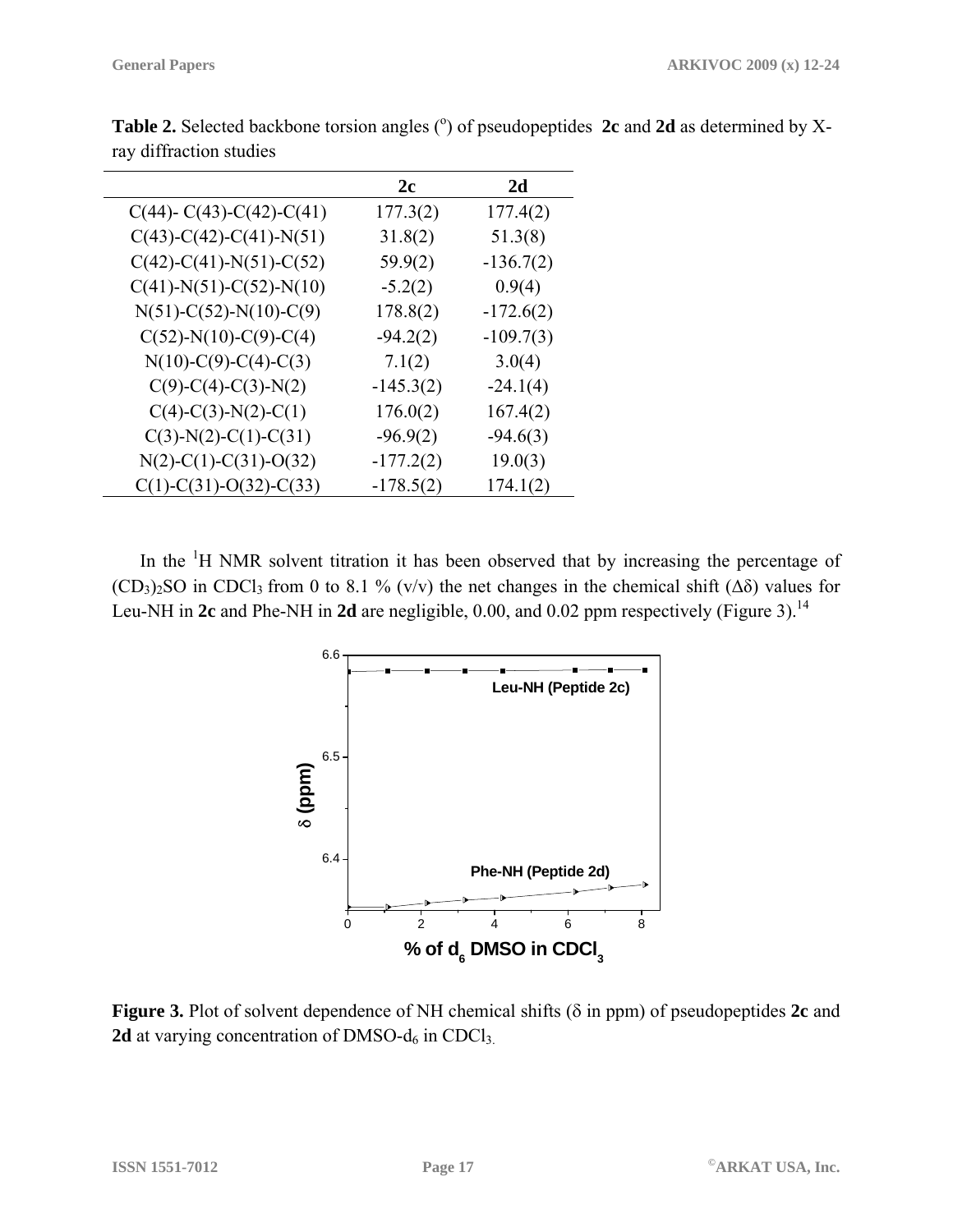The result indicates that in the solution phase Leu-NH of **2c** and Phe-NH of **2d** are strongly hydrogen bonded preferably with the C=O of the methyl ester group of the remaining amino acid within the same molecule to stabilize the 11-membered turn structures (Figure 4). Further the ability of **2c** and **2d** to adopt a turn structure in solution was also evaluated by CD spectroscopy (Figure 5). The spectra were measured in methanol (1.5 mM) and showed a similar behaviour: two negative minima, one at 207-210 nm and a second one at 230-235 nm and a positive maximum at 119-223 nm were displayed by both the pseudopeptides **2c** and **2d**. The CD pattern is found to be quite similar to that of reported β-hairpin mimetics containing diketopiperazine as turn inducing scaffold.<sup>15</sup> Therefore, the results of solvent dependent NMR titrations and CD spectroscopy favor the conclusion that both **2c** and **2d** are folded into turn structures in the solution phase.



**Figure 4.** Schematic diagram of intramolecular hydrogen bond of **2c** and **2d** in the solution phase.



**Figure 5.** CD spectra of pseudopeptides **2c** and **2d** (1.5 mM in methanol).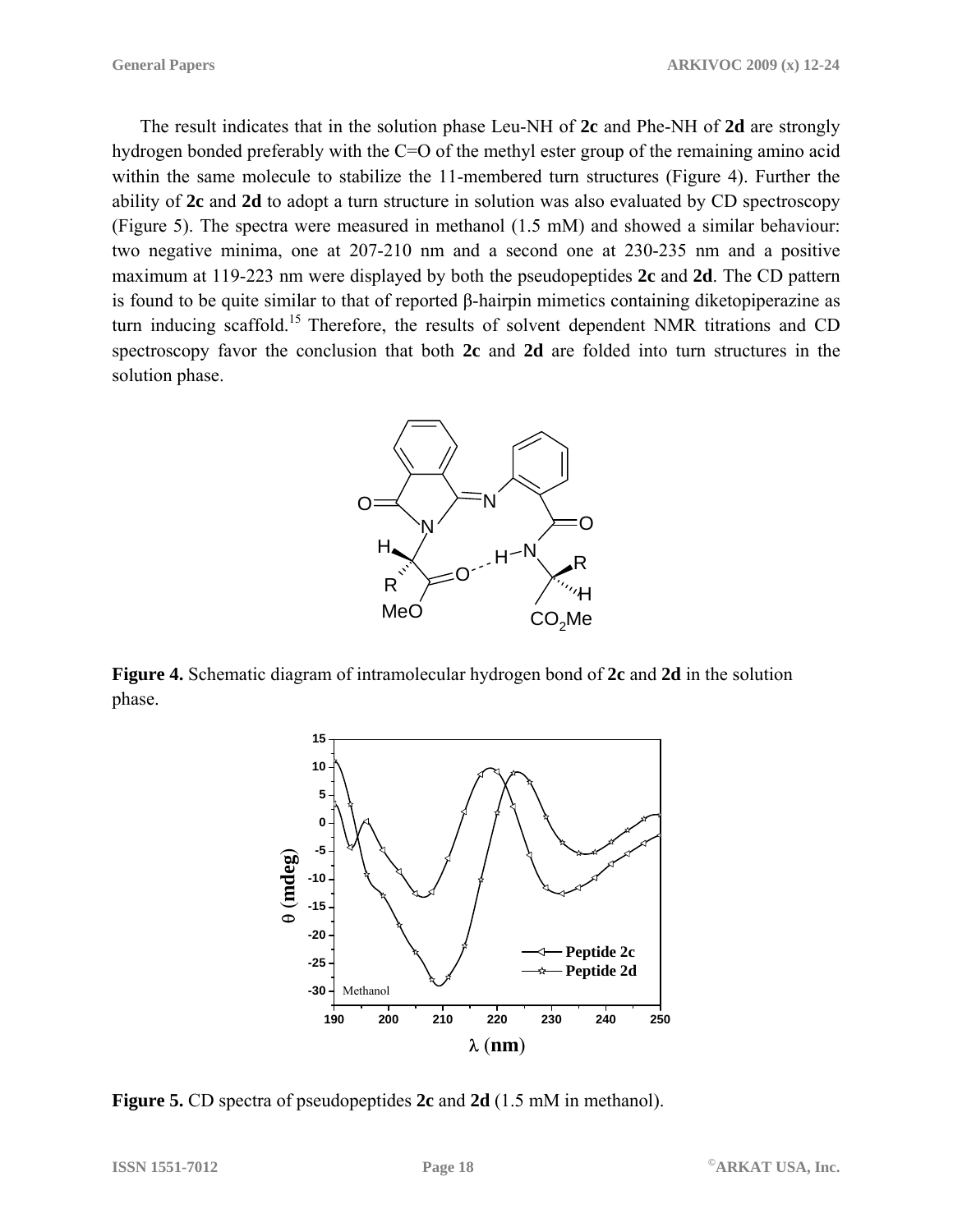Generally 3-iminoisoindolinone derivatives are color pigments.<sup>1</sup> They are also useful for preparing nanosized organic pigments.<sup>2</sup> In the present study 2a and 2b are found to be white. Interestingly all the compounds **2c**-**f** derived from the amino acids are found to be yellow in color. The photograph of yellow crystals of **2d** is presented in Figure 6.



**Figure 6.** Photograph of the crystals of compound **2d**.

# **Conclusions and out look**

In summary, we have found a general and efficient method for the preparation of *N*-2 substituted 3-phenyliminoisoindolinones by DCC mediated coupling of *N*-(2-carboxybenzoyl)anthranilic acid with activated anilines, amines and amino acids. The present method is a simple one-step reaction involving easily prepared starting materials. Single crystal X-ray diffraction studies and solution phase NMR and CD studies on two pseudopeptides reveal that 3 phenyliminoisoindolinone is a turn-inducing scaffold. Apart from developing reverse-turns this scaffold could be utilized in engineering the turn regions of β-hairpins and multiple antiparallel β-strands. The exploration of the substrate specificity, chemoselectivity and catalytic mechanism of hydrolysis of enzyme mammalian imidase<sup>4</sup> with respect to these turns and hairpins may provide more insights.

## **Experimental Section**

#### **General procedure for products 2a and 2b**

(2.0 g, 7.02 mmol) of compound **1** was dissolved in dimethylformamide (DMF, 8 mL). Appropriate anilines and amines such as *p*-toluidine and benzylamine(42.12 mmol) were added to the former solution followed by addition of DCC (4.34 g, 21.06 mmol) in an ice-cold condition. The reaction mixture was stirred at room temperature for 1 day. The precipitated dicyclohexylurea (DCU) was filtered off. The filtrate was diluted with ethylacetate. The organic layer was washed with 1N HCl (3 x 30 mL), brine, 1M Na<sub>2</sub>CO<sub>3</sub> solution (3 x 30 mL) and then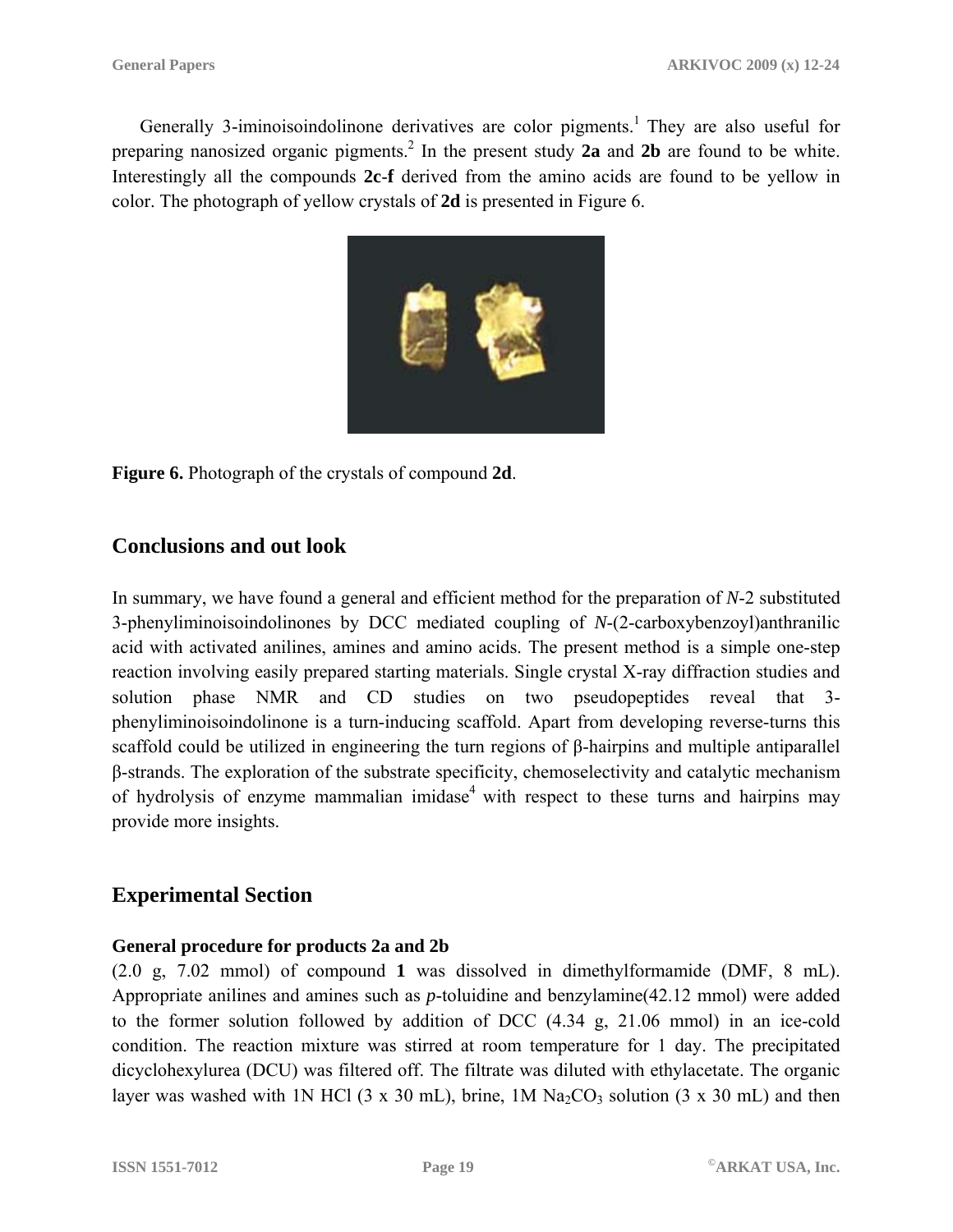again with brine. The solvent was dried over anhydrous Na2SO4 and evaporated *in vacuo*, giving a light yellow gum. The products were purified by column chromatography over silica gel (ethyl acetate-petroleum ether). The final compounds were fully characterized by 300 MHz  $^{1}$ H NMR spectroscopy, 75MHz <sup>13</sup>C NMR spectroscopy, IR spectroscopy.

**2a.** Elemental analysis calcd for  $C_{29}H_{23}N_3O_2$  (445.52) C, 78.18; H, 5.20; N, 9.43 %. Found: C, 78.05; H, 5.13; N, 9.32 %. IR (KBr): 3286, 1664, 1601, 1523, 1471 cm<sup>-1</sup>. <sup>1</sup>H NMR 300 MHz (CDCl3, δ ppm): 8.33 (ArH, 1H, dd, *J* = 8.1, 0.6 Hz), 7.99 (p-Toluidine NH, 1H, s), 7.80-7.71 (ArH, 2H, m), 7.59-7.51 (ArH, 2H, m), 7.35-7.26 (ArH, 5H, m), 7.15-7.01 (ArH, 6H, m), 2.29 (p-Toluidine (1) -CH<sub>3</sub>, 3H, s), 2.25 (p-Toluidine (2) -CH<sub>3</sub>, 3H, s); <sup>13</sup>C NMR 75 MHz (CDCl<sub>3</sub>,  $\delta$ ppm): 165.6, 162.0, 155.4, 147.2, 138.5, 135.3, 135.2, 135.1, 134.7, 134.6, 134.4, 134.2, 130.2, 130.0, 129.6 (2C), 129.3, 128.6 (2C), 127.4 (2C), 127.3 (2C), 126.1, 121.4, 120.4, 120.1, 21.1, 20.8.

**2b.** Elemental analysis calcd for  $C_{29}H_{23}N_3O_2$  (445.52) C, 78.18; H, 5.20; N, 9.43 %. Found: C, 78.08; H, 5.09; N, 9.33 %. IR (KBr): 3353, 1656, 1596, 1532, 1473 cm<sup>-1</sup>. <sup>1</sup>H NMR 300 MHz (CDCl3, δ ppm): 8.36 (ArH, 1H, dd, *J* = 8.0, 1.2 Hz), 7.77-7.71 (ArH, 2H, m), 7.59-7.46 (ArH, 3H, m), 7.33-7.26 (ArH, 2H, m), 7.17-7.06 (ArH, 5H, m), 7.02-7.00 (ArH, 2H, m), 6.92 (ArH, 1H, d, *J* = 8.1 Hz), 6.87-6.84 (ArH, 2H, m), 6.39 (Benzylamine NH, 1H, t, *J* = 7.8 Hz), 5.65 ( - CH<sub>2</sub>(1), 1H, d,  $J = 15.3$  Hz), 4.68 ( $-CH_2(1)$ , 1H, d,  $J = 15.3$  Hz), 4.53-4.46 ( $-CH_2(2)$ , 1H, m), 4.28-4.23 (-CH<sub>2</sub>(2), 1H, m); <sup>13</sup>C NMR 75 MHz (CDCl<sub>3,</sub>  $\delta$  ppm): 167.2, 162.1, 156.0, 147.0, 137.3, 136.5, 134.5, 134.4, 133.5, 130.3, 129.9, 129.3, 128.6(2C), 128.4(2C), 127.9, 127.8, 127.6(2C), 127.5, 127.4, 127.3(2C), 127.2, 127.1, 121.1, 48.9, 44.1.

## **General procedure for products 2c-f**

(2.0 g, 7.02 mmol) of compound **1** was dissolved in dimethylformamide (DMF, 8mL). Methyl esters of various amino acids such as Leu, Phe, Ile and Val obtained from their hydrochloride (42.12 mmol) were added to the former solution followed by addition of DCC (4.34 g, 21.06 mmol) and HOBT (1.90 g, 14.04 mmol) in an ice-cold (solvent) solution.<sup>16</sup> The reaction mixture was stirred at room temperature for 1 day. The precipitated dicyclohexylurea (DCU) was filtered off. The filtrate was diluted with ethyl acetate. The organic layer was washed with 1N HCl  $(3x30mL)$ , brine, 1M Na<sub>2</sub>CO<sub>3</sub> solution  $(3x30mL)$  and then again with brine. The solvent was dried over anhydrous Na2SO4 and evaporated in *vacuo*, giving a light yellow gum. The products were purified by column chromatography over silica gel (ethylacetate-petroleum ether). The final compounds were fully characterized by 300 MHz  $^1$ H NMR spectroscopy, 75MHz  $^{13}$ C NMR spectroscopy, IR spectroscopy. Single crystals were grown from a mixture of ethyl acetatepetroleum ether (for **2c**) and chloroform-petroleum ether (for **2d**) by slow evaporation and were stable at room temp.

**2c.** Elemental analysis calcd for  $C_{29}H_{35}N_3O_6$  (521.61) C, 66.78; H, 6.76; N, 8.05 %. Found: C, 66.64; H, 6.66; N, 7.97 %.  $\left[\alpha\right]_{D}^{25}$  -6.36 (c = 0.10 g per 100 ml); IR (KBr): 3370, 1743, 1676, 1527 cm<sup>-1</sup>; <sup>1</sup>H NMR 300 MHz (CDCl<sub>3</sub>, δ ppm): 8.30 (ArH, 1H, d, *J* = 7.5 Hz), 7.87 (ArH, 1H, d, *J* = 7.5 Hz), 7.57 (ArH, 1H, t, *J* = 7.5 Hz), 7.44 (ArH, 2H, m), 7.32 (ArH, 2H, m), 6.80 (ArH,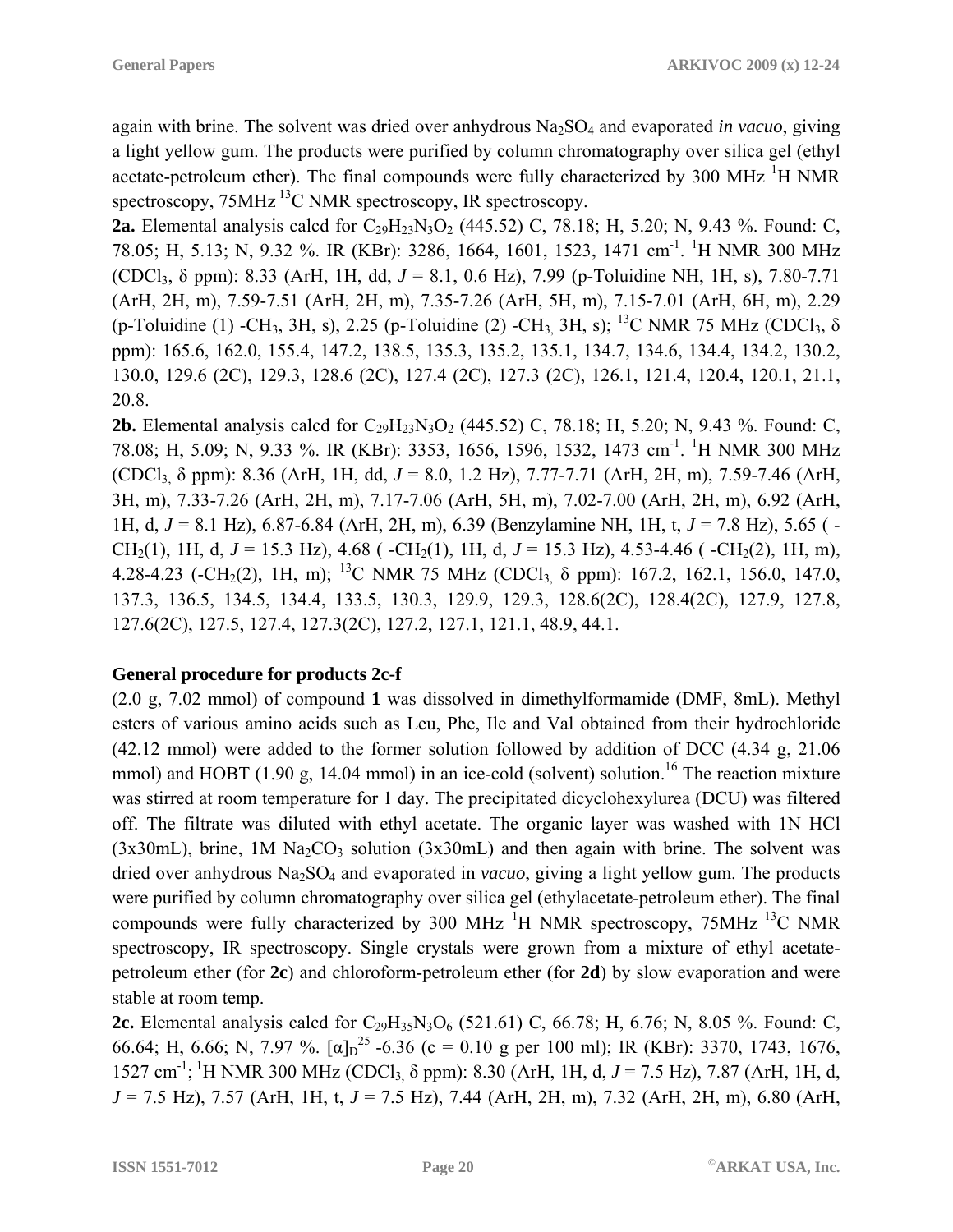1H, d,  $J = 7.5$  Hz), 6.58 (Leu NH, 1H, d,  $J = 7.8$  Hz), 5.29 (C<sup> $\alpha$ </sup> H of Leu (1), 1H, m), 4.79 (C<sup> $\alpha$ </sup> H of Leu(2), 1H, m), 3.75 (Leu (1) -OCH<sub>3</sub>, 3H, s), 3.52 (Leu (2) -OCH<sub>3</sub>, 3H, s), 1.61 (C<sup>β</sup> Hs of Leu (1) and Leu (2), 4H, m), 1.04-0.97 (C<sup> $\gamma$ </sup> Hs of Leu (1) and Leu (2), 2H, m), 0.85-0.72 (C<sup> $\delta$ </sup> Hs of Leu (1) and Leu (2), 12H, m); <sup>13</sup>C NMR 75 MHz (CDCl<sub>3,</sub>  $\delta$  ppm): 173.1, 170.7, 167.2, 165.7, 146.3, 133.3, 132.5 (2C), 132.2, 131.8 (2C), 131.4, 129.5, 125.6, 124.9, 123.8, 121.2, 52.6, 51.9, 51.6, 51.2, 40.8, 37.9, 25.3, 24.9, 23.1, 22.8, 22.7, 21.5.

**2d.** Elemental analysis calcd for  $C_{35}H_{31}N_3O_6$  (589.64) C, 71.29; H, 5.30; N, 7.12 %. Found: C, 71.17; H, 5.14; N, 7.01 %.  $[\alpha]_D^{25}$  -27.4 (c = 0.10 g per 100 ml); IR (KBr): 3322, 1737, 1650, 1529 cm<sup>-1</sup>; <sup>1</sup>H NMR 300 MHz (CDCl<sub>3,</sub> δ ppm): 8.11 (ArH, 1H, m), 7.81 (ArH, 1H, d, *J* = 7.5 Hz), 7.69 (ArH, 1H, d, *J* = 6.9 Hz), 7.52 (ArH, 2H, t, *J* = 7.5 Hz), 7.28-7.02 (ArH, 13H, m), 6.35 (Phe NH, 1H, d,  $J = 7.8$  Hz), 5.32 (C<sup> $\alpha$ </sup> H of Phe (1), 1H, m), 4.99 (C<sup> $\alpha$ </sup> H of Phe (2), 1H, m), 3.76 (Phe (1) -OCH<sub>3</sub>, 3H, s), 3.58 (Phe (2) -OCH<sub>3</sub>, 3H, s), 3.21 (C<sup>β</sup> Hs of Phe (1) and Phe (2), 4H, m); <sup>13</sup>C NMR 75 MHz (CDCl<sub>3</sub>, δ ppm): 171.7, 169.7, 166.9, 165.5, 151.7, 145.9, 137.1, 136.6, 136.5, 133.0, 132.8, 132.4, 131.8, 131.5 (2C), 131.0 (2C), 129.3 (2C), 129.2, 128.6, 128.4 (2C), 128.2, 126.6, 125.5, 124.9, 123.6, 121.5, 53.9, 53.8, 52.5, 52.0, 37.2, 35.0.

**2e.** Elemental analysis calcd for  $C_{29}H_{35}N_3O_6$  (521.61) C, 66.78; H, 6.76; N, 8.05 %. Found: C, 66.68; H, 6.64; N, 7.94 %. <sup>1</sup>H NMR 300 MHz (CDCl<sub>3,</sub> δ ppm): 8.06 (ArH, 1H, d, *J* = 7.8 Hz), 7.85 (ArH, 1H, d, *J* = 7.5 Hz), 7.56 (ArH, 2H, m), 7.43 (ArH, 1H, m), 7.33 (ArH, 2H, m), 6.84 (ArH, 1H, d,  $J = 7.2$  Hz), 6.59 (Ile NH, 1H, d,  $J = 7.8$  Hz), 5.02 ( $C^{\alpha}$  H of Ile (1), 1H, m), 4.67  $(C^{\alpha}H \text{ of } \text{Ile}(2), 1H, m)$ , 3.72 (Ile (1) -OCH<sub>3</sub>, 3H, s), 3.58 (Ile (2) -OCH<sub>3</sub>, 3H, s), 1.65-1.63  $(C^{\beta}$  Hs of Ile (1) and Ile (2), 2H, m), 1.40-1.20 (C<sup> $\gamma$ </sup> Hs of Ile (1) and Ile (2), 10H, m), 0.95-0.88 ( $C^{\delta}$  Hs of Ile (1) and Ile (2), 6H, m); <sup>13</sup>C NMR 75 MHz (CDCl<sub>3,</sub>  $\delta$  ppm): 173.2, 171.9, 167.3, 166.4, 153.1, 148.8, 134.2(2C), 133.4, 132.1, 131.4, 131.1, 129.9, 129.7, 129.1, 128.3, 123.6, 56.7, 55.9, 52.3, 51.9, 39.2, 37.8, 25.1, 24.8, 15.2, 14.1, 12.2, 11.4.

**2f.** Elmental analysis calcd for  $C_{27}H_{31}N_3O_6$  (493.56) C, 65.71; H, 6.33; N, 8.51 %. Found: C, 65.58; H, 6.21; N, 8.44 %. <sup>1</sup>H NMR 300 MHz (CDCl<sub>3,</sub> δ ppm): 8.30 (ArH, 1H, d, *J* = 7.5 Hz), 7.90 (ArH, 1H,d, *J* = 7.5 Hz), 7.80 (ArH, 2H, t, *J* = 7.8 Hz), 7.67-7.46 (ArH, 4H, m), 7.10 (Val NH, 1H, d,  $J = 7.8$  Hz), 5.21 (C<sup> $\alpha$ </sup> H of Val (1), 1H, m), 4.70 (C<sup> $\alpha$ </sup> H of Val (2), 1H, m), 3.72 (Val (1) -OCH<sub>3</sub>, 3H, s), 3.48 (Val (2) -OCH<sub>3</sub>, 3H, s), 2.09-2.03 (C<sup>β</sup> Hs of Val (1) and Val (2), 2H, m), 1.18-1.03 (C<sup> $\gamma$ </sup> Hs of Val (1) and Val (2), 12H, m); <sup>13</sup>C NMR 75 MHz (CDCl<sub>3</sub>  $\delta$  ppm): 172.0, 167.4, 166.8, 161.3, 149.2, 143.4, 135.4, 134.6, 132.5, 131.8, 131.6, 129.8, 128.7, 124.7, 123.9, 120.3, 108.7, 57.4, 57.2, 52.1, 52.0, 31.2, 30.6, 18.7, 18.2, 17.7, 17.4.

#### **General procedure for products 5a and 5b**

**5a** and **5b** were produced following the similar procedure as that of **2a** and **2b** described previously. Here **1** was coupled with methyl *m*-aminobenzoate and *p*-nitroaniline in presence of DCC to produce **5a** and **5b** respectively (Table 1, Scheme 2).

**5a.** Elemental analysis calcd for  $C_{23}H_{16}N_2O_5$  (400.39) C, 69.00; H, 4.03; N, 7.00 %. Found: C, 68.85; H, 3.90; N, 6.94 %. IR (KBr): 3345, 1715, 1602, 1531, 1488 cm<sup>-1</sup>. <sup>1</sup>H NMR 300 MHz (DMSO-d6, δ ppm): 10.75 (*m*-ABA NH, 1H, s); 8.25 (ArH, 1H, s); 7.91-7.78 (ArH, 6H, m); 7.70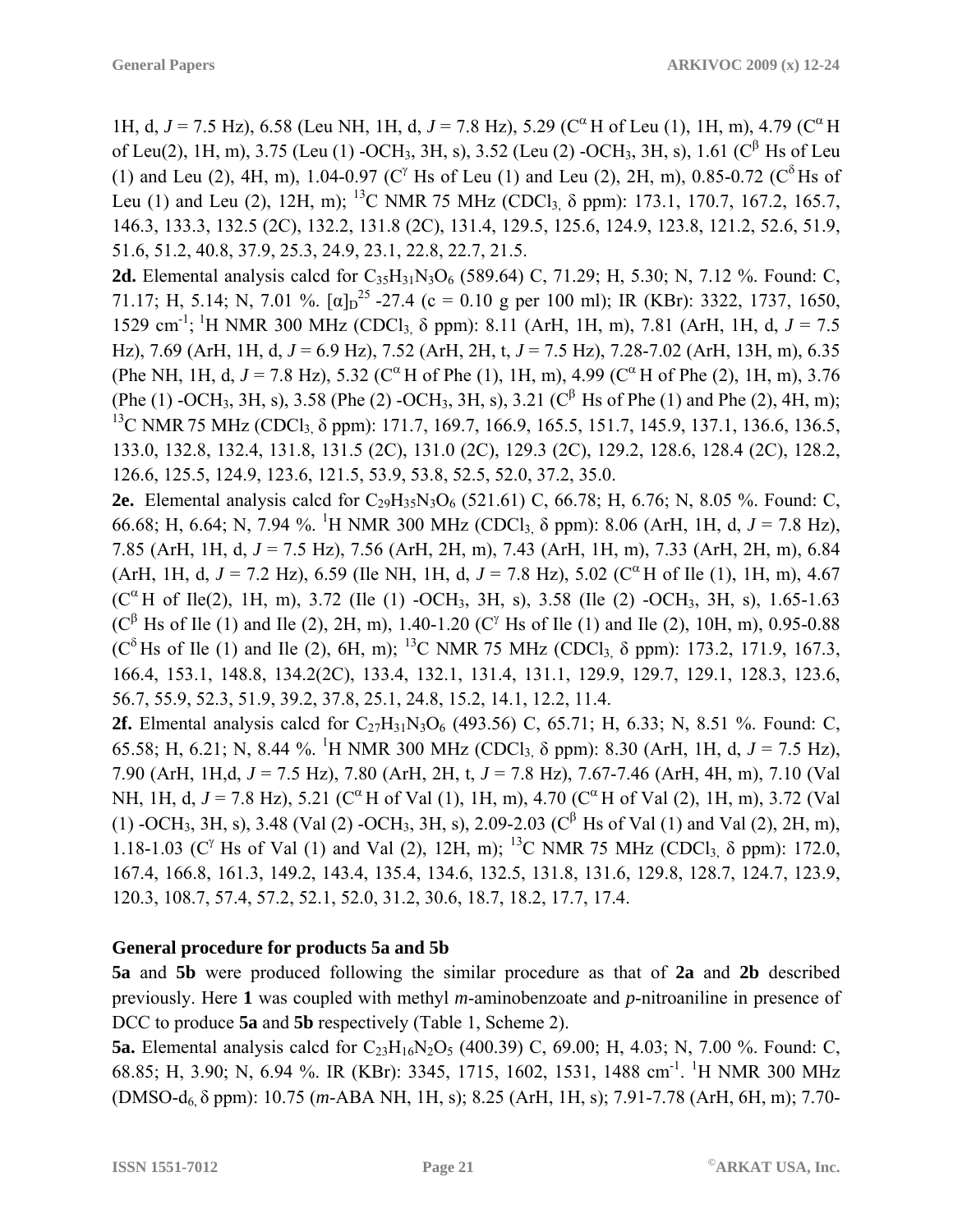7.53 (ArH, 4H, m); 7.40 (ArH, 1H, t, *J* = 7.8 Hz); 3.78 (*m*-ABA -OCH3, 3H, s); 13C NMR 75 MHz (DMSO-d<sub>6</sub>, δ ppm): 167.0 (2C), 166.1, 165.3, 139.5, 135.0 (2C), 133.7, 131.6, 131.5 (2C), 130.2 (2C), 130.1, 129.2, 129.1, 128.9, 124.6, 124.4, 123.7(2C), 120.6, 52.3.

**5b.** Elemental analysis calcd for  $C_{21}H_{13}N_3O_5$  (387.35) C, 65.12; H, 3.38; N, 10.85 %. Found: C, 65.01; H, 3.45; N, 10.71 %. IR (KBr): 3337, 1708, 1496, 1459 cm<sup>-1</sup>. <sup>1</sup>H NMR 300 MHz (CDCl<sub>3,</sub> δ ppm): 8.18 (ArH, 1H, dd, *J* = 7.8, 1.5 Hz), 7.95-7.87 (ArH and *p*-NA NH, 4H,m), 7.80-7.75 (ArH, 3H, m), 7.70-7.46 (ArH, 2H, m), 7.58-7.34 (ArH, 3H, m); <sup>13</sup>C NMR 75 MHz (CDCl<sub>3,</sub>  $\delta$ ppm): 167.3 (2C), 166.4, 133.9 (2C), 132.6(2C), 132.1, 131.7(2C), 131.5, 130.0(2C), 129.0, 128.8, 126.6, 124.6, 123.4 (2C), 118.5, 109.8.

#### **FT-IR spectroscopy**

IR spectra was examined in Perkin Elmer – 782 model spectrophotometer.The solid- state FT-IR measurements were performed using the KBr disk technique.

#### **NMR experiments**

All  ${}^{1}$ H NMR and  ${}^{13}$ C NMR study was recorded on a Bruker Avance 300 model spectrometer operating at 300, 75 MHz respectively. The peptide concentration was in the range 1-10 mM in CDCl<sub>3</sub> and  $d_6$ -DMSO for <sup>1</sup>H NMR and 30 – 40 mM in CDCl<sub>3</sub> and  $d_6$ -DMSO for <sup>13</sup>C NMR. Solvent titration experiments were carried out at a concentration of 10mM in CDCl<sub>3</sub> with gradual addition of  $d_6$ -DMSO from 0-8.1 % v/v approximately.

#### **Circular Dichroism Spectroscopy**

A methanolic solution of peptide **2c** and **2d** (1.5 mM as final concentration) was used for obtaining the spectra. Far- UV CD measurement was recorded at 25°C with a 0.5sec averaging time, a scan speed of 50 nm/min, using a JASCO spectropolarimeter (J 720 model) equipped with a 0.1 cm pathlength cuvette. The measurement was taken at 0.2nm wavelength interval, 2.0 nm spectral bandwidth and five sequential scans were recorded for the sample.

## **X-ray crystal analysis**

**2c.**  $C_{29}H_{35}N_3O_6$ ,  $M = 521.61$ , orthorhombic,  $Z = 4$ , spacegroup  $P_{21}2_{1}2_{1}$ ,  $a = 8.7113(2)$ ,  $b =$ 15.9102(6), c = 20.4083(7)Å, U = 2828.56(16)Å<sup>3</sup>, dcalc = 1.225 gcm<sup>-3</sup>.

**2d.**  $C_{35}H_{31}N_3O_6$ , M = 589.63, monoclinic, Z = 2, spacegroup P2<sub>1</sub>, a = 9.0115(5), b = 16.6627(6), c = 10.4293(6)Å,  $\beta$  = 109.916(6)<sup>o</sup>, U = 1427.36(13)Å<sup>3</sup>, dcalc = 1.330 gcm<sup>-3</sup>; 7820 and 5862 independent data for **2c** and **2d** respectively were collected with MoKα radiation at 150K using the Oxford Diffraction X-Calibur CCD System. The crystals were positioned at 50 mm from the CCD. 321 frames were measured with a counting time of 10s. Data analyses were carried out with the CrysAlis program.<sup>9</sup> The structures were solved using direct methods with the Shelxs97 program.<sup>10</sup> The non-hydrogen atoms were refined with anisotropic thermal parameters. The hydrogen atoms bonded to carbon were included in geometric positions and given thermal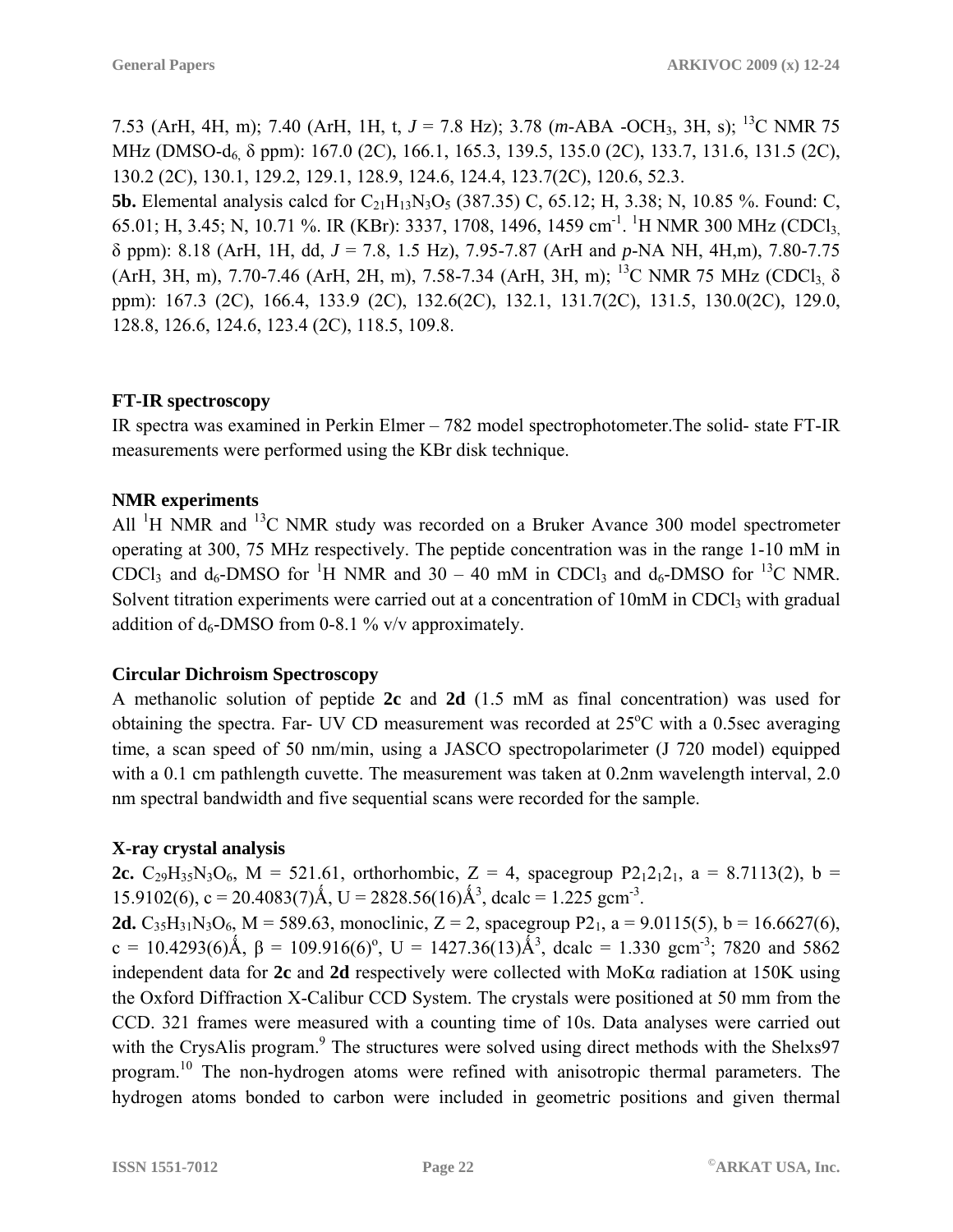parameters equivalent to 1.2 times those of the atom to which they were attached. The structures were refined on  $F^2$  using Shelxl97<sup>10</sup> to respectively R1 0.0440 and 0.0548; wR2 0.0987 and 0.1403 for 5103 and 4656 reflections with I $\geq 2\sigma(I)$ . Crystallographic data have been deposited at the Cambridge Crystallographic data Centre with reference number CCDC 699562 and 699563 for peptides **2c** and **2d** respectively.

# **Acknowledgements**

PK thanks UGC, New Delhi for providing Project Fellowship. AD and SK would like to thank CSIR, New Delhi, India, for providing senior research fellowship. The financial assistance of UGC, New Delhi is acknowledged [Major Research Project, No.32-190/2006 (SR)]. We thank EPSRC and the University of Reading, UK for funds for Oxford Diffraction X-Calibur CCD diffractometer.

# **References and Notes**

- 1. (a) Model, E. U. S. Patent 4,327,024, 1982. (b) Model, E. U. S. Patent 3,971,805, 1976. (c) Iqbal, A.; Herren, F.; Wallquist, O. *High Performance Pigments* (Ed. Smith, H. M.); Wiley-VCH, Germany, 2002; Ch. 15, pp. 231.
- 2. Bäbler, F. U. S. Patent 6,902,613 B2, 2005.
- 3. Kawamura, M.; Higashi, M. *Journal of Inclusion Phenomena and Macrocyclic Chemistry.* **2005**, *51*, 11.
- 4. Huang, C. Y.; Yang, Y. S. *Protein Expression and Purification*. **2005**, *40*, 203.
- 5. Zhang, Z.; Uth, S.; Sandman, D. J.; Foxman, B. M. *Journal of Physical Organic Chemistry.* **2004,** *17*, 769.
- 6. (a) Mattos, C.; Petsko, G. A.; Karplus, M. *J. Mol. Biol*. **1994**, *238*, 733; (b) Wilmont, C. M.; Thornton, J. M. *J. Mol. Biol*. **1988**, *203*, 221; (c) Kabsch, W., Sander, C. *Biopolymers* **1983**, *22*, 2577.
- 7. (a) Cluzeau, J.; Lubell, W. D. *Biopolymers* **2005**, *80*, 98. (b) Belvisi, L.; Colombo, L.; Manzoni, L.; Potenza, D.; Scolastico, C. *Synlett* **2004**, 1449; (c) Lelais, G.; Seebach, D. *Biopolymers* **2004**, *76*, 206; (d) Hanessian, S.; McNaughtonSmith, G.; Lombart, H. G.; Lubell, W. D. *Tetrahedron* **1997**, *53*, 12789; (d) Nagai, U.; Sato, K. *Tetrahedron Lett.* **1985**, *26*, 647; (e) Genin, M. J.; Mishra, R. K.; Johnson, R. L. *J. Med. Chem*. **1993**, *36*, 3481; (f) Genin, M. J.; Johnson, R. L. *J. Am. Chem. Soc*. **1992**, *114*, 8778; (g) James, G. L.; Goldstein, J. L.; Brown, M. S.; Rawson, T. E.; Somers, T. C.; McDowell, R. S.; Crowley, C. W.; Lucas, B. K.; Levinson, A. D.; Marsters, Jr. J. C. *Science* **1993**, *260*, 1937; (h) Saragovi, H. U.; Fitzpatrick, D.; Raktabutr, A.; Nakanishi, H.; Khan, M.; Greene, M. I. *Science* **1991**, *253*, 792; (i) Baca, M.; Alewood, P. F.; Kent, S. B. H. *Protein Sci.* **1993**, *2*, 1085; (j) Belvisi, L.;